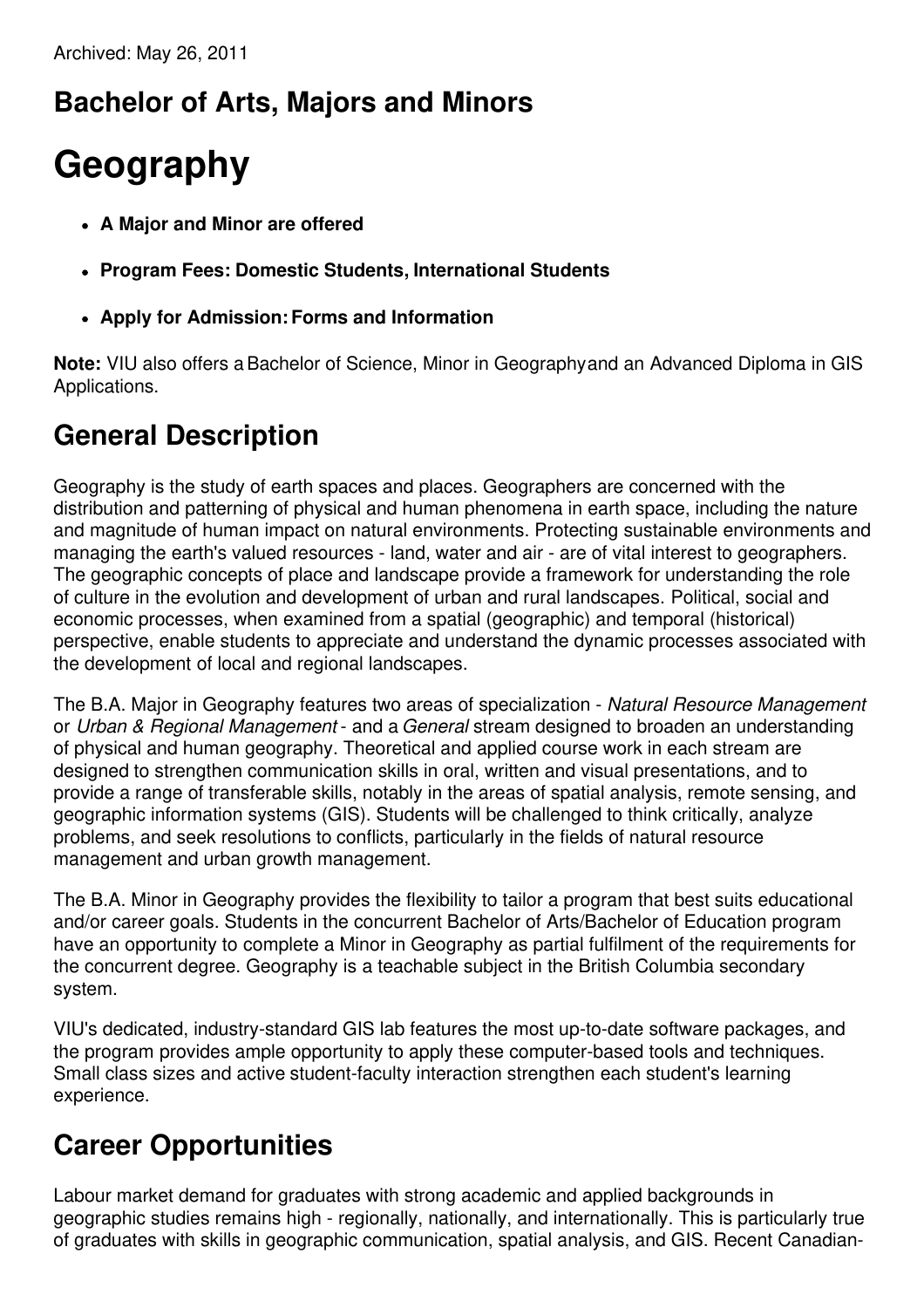based human resource studies report that GIS activity will soon surpass \$1-billion annually. Remuneration for entry-level jobs in the field of GIS is well above the norm for undergraduates seeking full-time employment opportunities upon graduation.

Some graduates may wish to pursue post-graduate studies in Geography, or in such diverse fields as education, urban planning, natural resource management, law, or public administration.

#### **Requirements for a Major**

Students must fulfill all the Institutional B.A. degree requirements, including Degree English Requirements and courses listed below:

#### **General Stream**

| <b>YEARS 1 and 2</b>                          | <b>Credits</b> |
|-----------------------------------------------|----------------|
| GEOG 100 - (World Regional Geography)         | 3              |
| GEOG 101 - (Environmental Geography)          | 3              |
| GEOG 211 - (Atmospheric Environments)         | 3              |
| GEOG 212 - (Earth Environments)               | 3              |
| GEOG 221 - (Statistical Methods in Geography) | 3              |
| GEOG 228 - (Spatial Analysis)                 | 3              |
| GEOG 230 - (Cultural Geography)               | 3              |
| GEOG 240 - (Economic Geography)               | 3              |
| GEOG 290 - (Regions of Canada)                | 3              |
| <b>Year 1 and 2 Credits</b>                   | 27             |

| YEARS 3 and 4                                                                            | <b>Credits</b> |
|------------------------------------------------------------------------------------------|----------------|
| GEOG 322 - (Geographic Communication)                                                    | 3              |
| GEOG 324 - (Research Methods in Geography)                                               | 3              |
| GEOG 328 - (Geographic Information Systems)                                              | 3              |
| GEOG 340 - (Urban Systems) or,<br>GEOG 344 - (Urban Social Geography)                    | 3              |
| GEOG 342 - (Urban and Regional Planning) or,<br>GEOG 350 - (Natural Resource Management) | 3              |
| GEOG 372 - (Climatology) or,<br>GEOG 373 - (Biogeography)                                | 3              |
| GEOG 374 - (Hydrology) or,<br>GEOG 376 - (Geomorphology)                                 | 3              |
| GEOG 467 - (Field Studies in Geography I)                                                | 3              |
| Plus two additional 300 or 400-level GEOG courses.                                       | 6              |
| <b>Year 3 and 4 Credits</b>                                                              | 30             |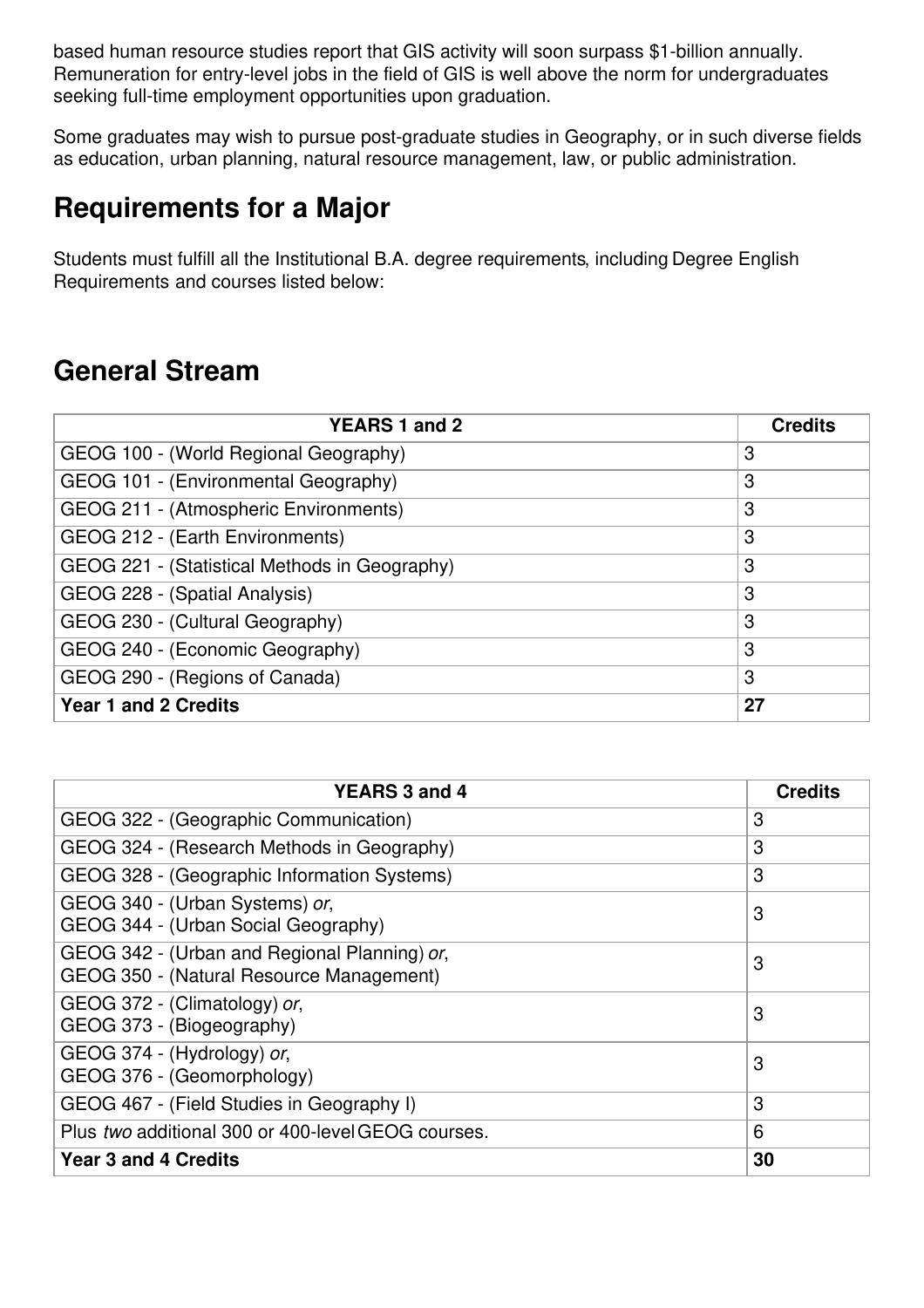## **Natural Resource Management Stream**

| YEARS 1 and 2                                 | <b>Credits</b> |
|-----------------------------------------------|----------------|
| GEOG 100 - (World Regional Geography)         | 3              |
| GEOG 101 - (Environmental Geography)          | 3              |
| GEOG 211 - (Atmospheric Environments)         | 3              |
| GEOG 212 - (Earth Environments)               | 3              |
| GEOG 221 - (Statistical Methods in Geography) | 3              |
| GEOG 228 - (Spatial Analysis)                 | 3              |
| GEOG 240 - (Economic Geography)               | 3              |
| GEOG 290 - (Regions of Canada)                | 3              |
| <b>Year 1 and 2 Credits</b>                   | 24             |

| <b>YEARS 3 and 4</b>                                     | <b>Credits</b> |
|----------------------------------------------------------|----------------|
| GEOG 322 - (Geographic Communication)                    | 3              |
| GEOG 324 - (Research Methods in Geography)               | 3              |
| GEOG 326 - (Remote Sensing)                              | 3              |
| GEOG 328 - (Geographic Information Systems)              | 3              |
| GEOG 350 - (Natural Resource Management)                 | 3              |
| GEOG 352 - (Managing Natural and Social Capital)         | 3              |
| GEOG 372 - (Climatology) or,                             | 3              |
| GEOG 373 - (Biogeography)                                |                |
| GEOG 374 - (Hydrology) or,<br>GEOG 376 - (Geomorphology) | 3              |
|                                                          |                |
| GEOG 452 - (Applications in Natural Resource Management) | 3              |
| GEOG 467 - (Field Studies in Geography I)                | 3              |
| <b>Year 3 and 4 Credits</b>                              | 30             |

## **Urban & Regional Management Stream**

| <b>YEARS 1 and 2</b>                          | <b>Credits</b> |
|-----------------------------------------------|----------------|
| GEOG 100 - (World Regional Geography)         | 3              |
| GEOG 101 - (Environmental Geography)          | 3              |
| GEOG 211 - (Atmospheric Environments)         | 3              |
| GEOG 212 - (Earth Environments)               | 3              |
| GEOG 221 - (Statistical Methods in Geography) | 3              |
| GEOG 228 - (Spatial Analysis)                 | 3              |
| GEOG 230 - (Cultural Geography)               | 3              |
| GEOG 290 - (Regions of Canada)                | 3              |
| <b>Year 1 and 2 Credits</b>                   | 24             |